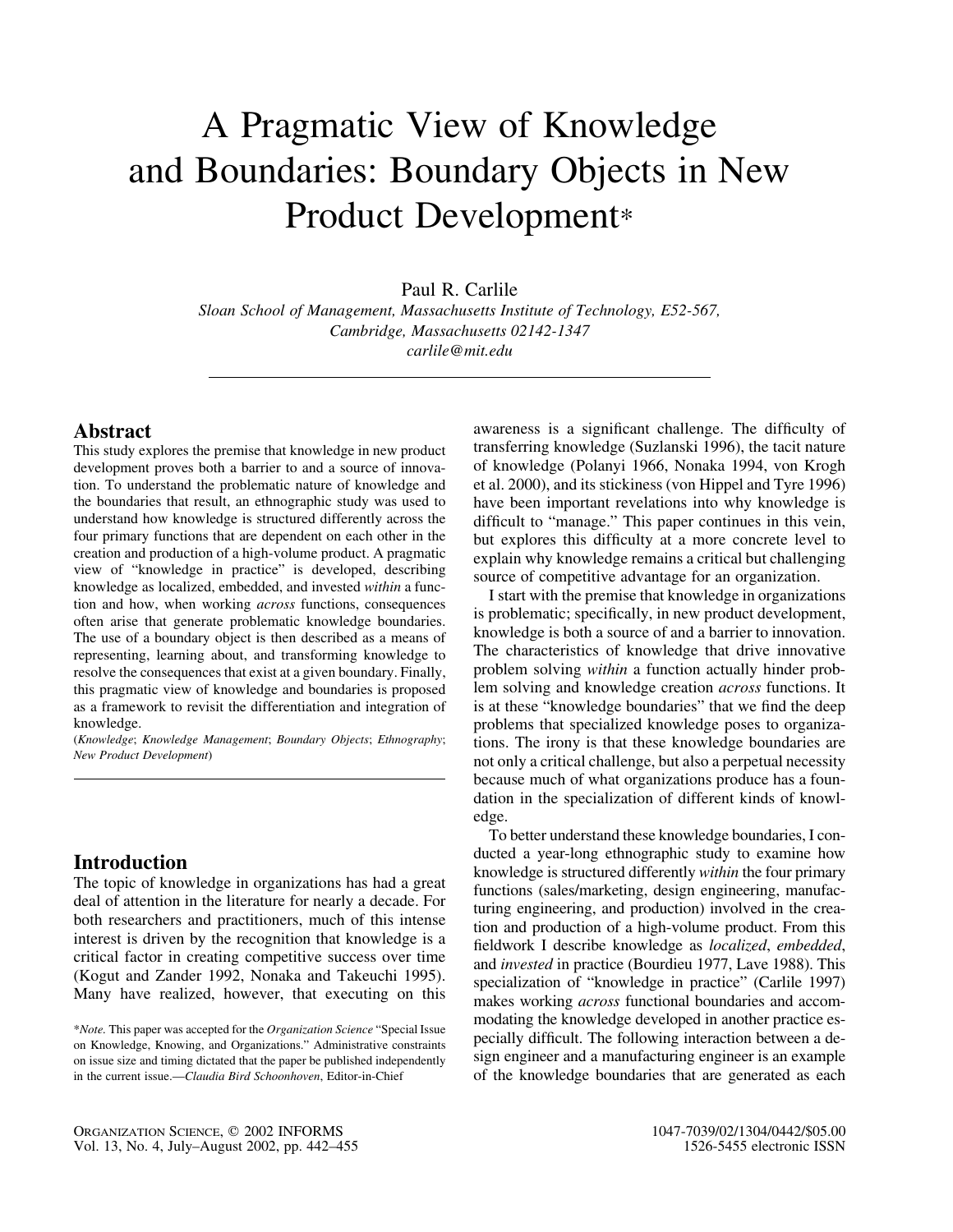individual problem solves different objects toward the ends required within their respective practices.

Mick had been working on the on-board vapor recovery valve (OVRV) project for about four months now. He had already been to several design review meetings, and was beginning to anticipate a lot of problems in trying to assemble and test a new product with so many parts and critical sealing surfaces. As the sole representative from manufacturing engineering at this early design phase, he could easily summarize his frustration to me: "they [the design engineers] don't realize that the OVRV, with its high part count and 3,000,000-a-year volume, is going to be a completely different beast to deal with." Mick had already strongly expressed the necessity of going to subassemblies to make assembly and testing easier, but so far he hadn't gotten any significant design changes approved. At each successive design meeting, the only critical changes he noticed were ones that improved the valve's "functionality."

In this design review meeting, Mick's statements about the "awkwardness of the design" only seemed to be inflaming the tempers of the sales representative and design engineers on the team. For Vaughn, the head design engineer, the past challenges of packing all of the functional requirements of such a complex "3-in-1" valve into such a small space made the success of the "working prototype" and the current design a significant achievement. However, what increased the tension in the room for everyone was the announcement that the customer was holding firm on having test parts delivered in eight weeks. Mick kept up with his arguments about subassemblies, and he would later say to me, "what am I going to do, sit and wait for the production launch (of the OVRV) for all hell to break loose? I'll have more than egg on my face then."

In what follows, I first summarize two current approaches of how boundaries have been conceptualized in the product development literature and then propose a third. Second, I present my theoretical and empirical arguments of knowledge as localized, embedded, and invested in the particular objects and ends of a given function to frame the consequences of moving knowledge across boundaries. Third, I describe the use of "boundary objects" (Star 1989, Carlile 1997) by individuals and the characteristics of effective ones as they provide a means of resolving the consequences that arise when different kinds of knowledge are dependent on each other. Finally, I offer up this pragmatic view to reframe the classic model of differentiation and integration (Lawrence and Lorsch 1967) when applied to knowledge in settings where innovation across different functional specialties is a required outcome. This reframing suggests that "adequate capacity" (Galbraith 1973) is not just one of processing or transferring more knowledge, but "transforming knowledge" (Carlile 1997) to effectively deal with differences, dependencies, and the novelty present at a given boundary.

## **Three Approaches to "Knowledge Boundaries" in Product Development: Syntactic, Semantic, and Pragmatic**

In what follows I describe three different approaches (Jantsch 1980) to knowledge and moving it across boundaries in the product development literature. The first two, *syntactic* and *semantic*, capture the current ways of thinking about knowledge and boundaries. I propose a third, *pragmatic,* as additional but complementary to the first two approaches. Together each approach successively frames increasingly complex and challenging boundaries that exist in new product development.

#### **Syntactic Approach**

A *syntactic* approach to boundaries was first developed by Shannon and Weaver (1949) with their establishment of a mathematical theory of communication. Once a syntax (e.g., a hexadecimal zero or one as in software code) is shared and stable across a given boundary, it is sufficient and the processing of information becomes the primary concern. For Shannon and Weaver, establishing a shared and stable syntax meant that they could ensure accurate communication between sender and receiver across a boundary and solve many challenging communication (i.e., avoiding friendly fire in combat) or information processing problems. This information processing perspective of dealing with a boundary also had significant impact on the social sciences. Perhaps most dramatic was with the "systems" theorists (e.g., Bertalanffy 1956, Ashby 1956, Buckley 1968) who framed the boundary between an organization and its environment as a problem to be solved by information processing.

Influenced by this systems approach, Lawrence and Lorsch introduced their differentiation and integration model (1967) to frame the challenge an organization faces in effectively dealing with its environment. Differentiation arises because subunits (i.e., sales, R&D, production) face environments with different degrees of uncertainty. Lawrence and Lorsch measured this source of difference according to the degree of task predictability in each specialized subunit (Grandori 1986). This common interval measure allowed them to sufficiently describe differentiation across all subunits of the organization, which narrowed the problem of integration to one of "matching differences" (Lawrence and Lorsch 1969, p. 26) or degrees of uncertainty on either side of the boundary. It is through the existence of a shared and stable syntax across a boundary that matching occurs and insures a "quality information exchange" (1967, p. 33). This approach, coupled with Galbraith's (1973) requirement of establishing "adequate information processing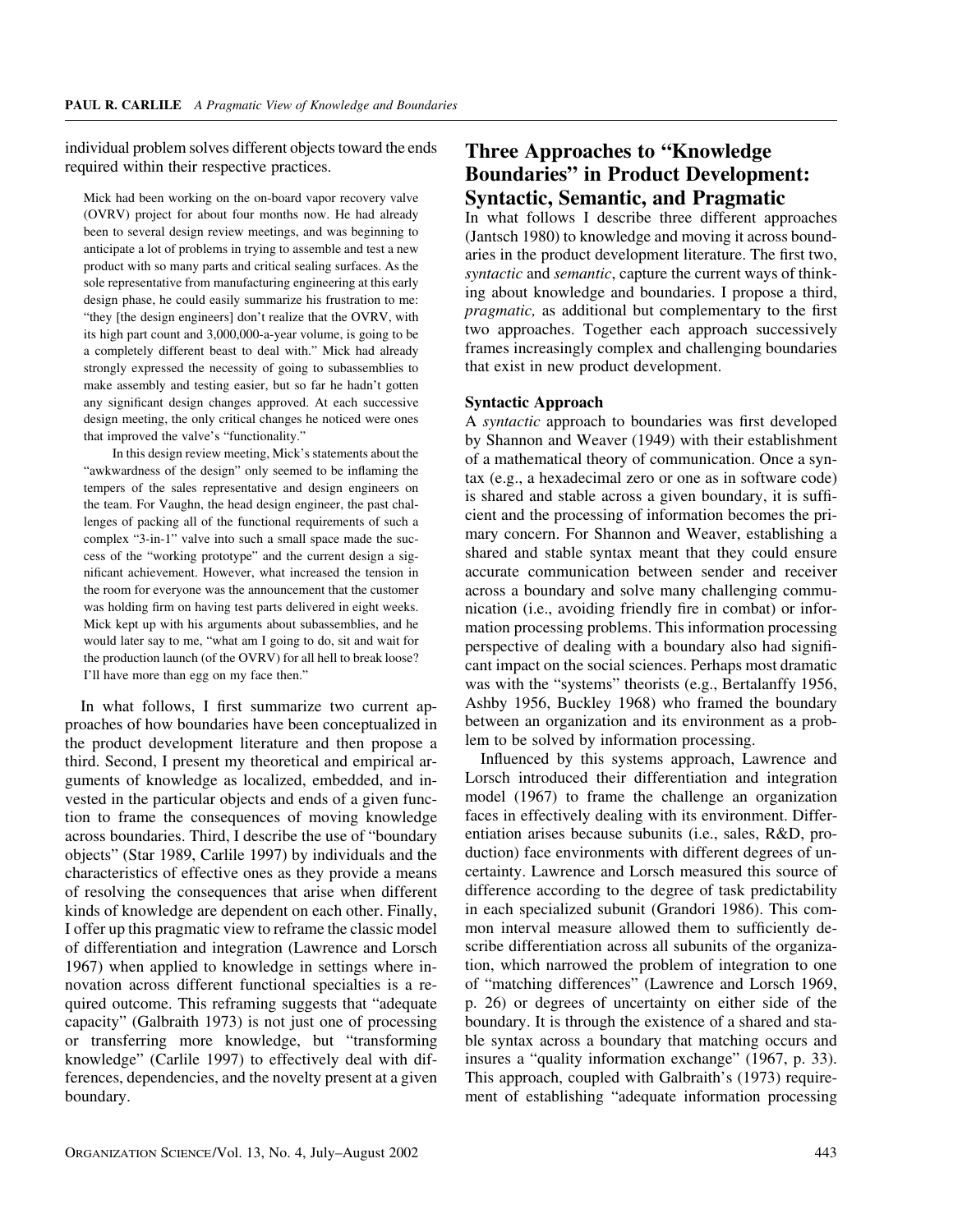capacity," made the information processing model and its syntactical requirements the dominant approach to boundary spanning in organization theory and new product development research (Brown and Eisenhardt 1995).

The first to apply Lawrence and Lorsch's (1967) approach within a product development setting was Allen (1971, 1977) in his work examining the communication patterns and the distances between individuals involved in product development efforts and their impact on success. Many extended this boundary spanning and information processing framework and focused on what internal communication patterns, planning, and prioritizing processes were determinants of product success (Keller 1986, Joyce 1986, Ancona and Caldwell 1992a). Others focused on the importance of external communication patterns and boundary spanning activities in successful product development (Katz and Tushman 1981, von Hippel 1988, Ancona and Caldwell 1992b). The overall insight from this type of research is that more information is better, more communication is better, and more team strategies are better. However, beyond this basic insight, a more critical issue remains: When novel conditions emerge will the current syntax be sufficient to process information at the boundary? Given this, the resource problem shifts from one of processing more information to understanding these novel conditions or new knowledge that lies outside the current syntax used at the boundary.

In the example presented in the introduction, the high part count of the OVRV and its volume requirement of 3,000,000 a year was significantly higher than any previous product manufactured. This presented Mick with a different and novel problem to be solved. This new requirement made the old syntax (i.e., no subassemblies) insufficient to begin problem solving the boundary between Mick and Vaughn, their new circumstances or task that required "subassemblies" demanded new and different syntax to support effective communication between them. This example shows that novelty does not arise from differences in degree of uncertainty but, more problematically, differences in kinds of knowledge required for the task. To describe the circumstances when a syntactical approach is no longer sufficient, we turn to a perspective that frames novel sources of difference across a boundary.

#### **Semantic Approach**

A *semantic* approach recognizes that even if a common syntax or language is present, interpretations are often different which make communication and collaboration difficult. The interpretive or cultural perspective in social science over the last 30 years has brought to the fore the

importance of recognizing that interpretive differences exist and that messages are often problematic (Redding 1972, Reddy 1979). A semantic approach also recognizes that difference is not always adequately represented as "differences in degree" (i.e., differentiation), but "differences in kind." The problem then shifts from just processing information to learning about the sources that create these semantic differences that exist at a boundary.

Compared to the traditional syntactic approach, a semantic approach to boundary spanning in product development is a much smaller literature. Dougherty's work (1992) on "thought worlds" (Fleck 1935) offers a nice example of a semantic perspective on why differences in meaning or language across functions in product development remain challenging. In her work, she outlines how these different thought worlds (what they know and how they know it) make communications difficult because individuals use different meanings in their functional setting.

Nonaka and Takeuchi (1995, p. 58) recognize the contrast between the syntactical and the semantic approach when they clarify the particular challenges in trying to create and transfer knowledge in organizations. By paying attention to the challenges of "conveyed meaning" and the possible different interpretations by individuals, they recognize that individual, context-specific aspects of creating and transferring knowledge must be taken into consideration, and like others pay particular attention to the tacit nature of knowledge (Polanyi 1966, Leonard-Barton 1995, von Hipple and Tyre 1996). Nonaka (1994) suggests that what is required is the generation of "mutual understanding" through communities of interaction where individuals can work through these semantic differences by making tacit knowledge explicit across a boundary. Such a process focuses on the practical process of learning about and making explicit new sources of difference (e.g., Mick's 3,000,000-a-year volume and Vaughn's high number of critical sealing surfaces in a very small space). However, learning about differences is not always enough to deal with every knowledge boundary; in some cases by making one's knowledge explicit the potential conflicts and costs associated in working across a boundary are made more explicit.

The semantic approach embraces sources of difference, but while recognizing dependency it does not acknowledge the consequences that are often generated because of such dependence. We understand the problematic nature of knowledge when we see not only how different kinds of knowledge create novelty (i.e., Vaughn's "successful" current design and Mick's subassembly solution to high part count, high scrape rate concerns), but also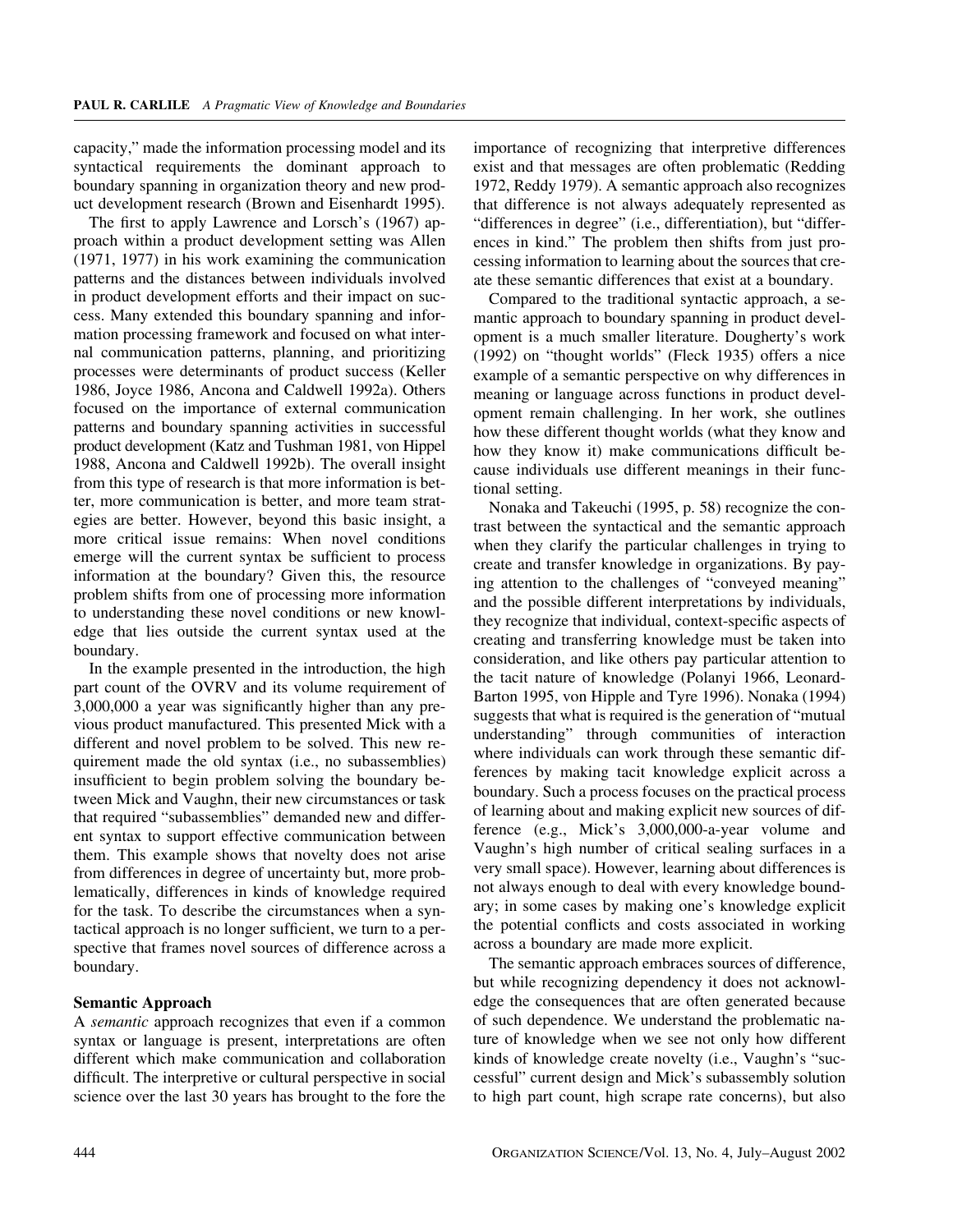how dependence across these differences generate consequences as well.

#### **Pragmatic Approach**

The pragmatic approach, with its roots in the philosophies of Peirce (1898) and James (1907), highlights the importance of understanding the consequences that exist between things that are different and dependent on each other. Bourdieu's (1977) "within"-practice empirical focus frames how knowledge is geared to make a particular effect (e.g., solve a particular problem), and because of that individuals are committed to and invested in their knowledge as hard-won outcome (i.e., for Mick to build a 3,000,000-a-year manufacturing process; for Vaughn to deliver a "3-in-1" valve that meets functional and size requirements). Further, Bourdieu's relational structuralism (Bourdieu and Wacquant 1992) also describes that interactions across practices are not inconsequential; the knowledge that people accumulate and use is often "at stake." They are reluctant to change their hard-won outcomes because it is costly to change their knowledge and skills. The cross-boundary challenge is not just that communication is hard, but that to resolve the negative consequences by the individuals from each function they have to be willing to alter their own knowledge, but also be capable of influencing or transforming the knowledge used by the other function.

In the case of Mick, the new knowledge that Vaughn developed to meet his requirement of a "3-in-1" valve in a small space was creating significant consequences for Mick's ability to develop a solution to his 3,000,000-ayear volume requirement. For Mick, his proposal to deal with those consequences of a significantly more complex valve was to go to a subassembly design. As this was a novel and unknown approach to the others on the design team, the current design would need to be altered in ways that could negatively impact the current performance of the OVRV design.

A pragmatic approach to boundaries assumes the conditions of difference, dependence and novelty are all present, and so recognizes the requirement of an overall process for transforming existing knowledge to deal with the negative consequences that arise. Here, transforming knowledge (Carlile 1997) refers to a process of altering current knowledge creating new knowledge, and validating it within each function and collectively across functions. For example, Schrage's (1999) work on "serious play" in driving innovation and Iansiti's (2000) work on the role of prototypes are observations that are suggestive of a pragmatic process of transforming knowledge.

# **A Pragmatic View of Knowledge: Localized, Embedded, and Invested in Practice**

The community of practice literature has been particularly helpful in looking at how knowledge and learning is structured by the types of problems faced within a practice. This work was developed by Lave and Wenger (1991), Brown and Duguid (1991), and Orr (1996); it recognized the situated and "purposive" nature of knowledge as it is created by a community of individuals who have a shared practice or problem and share in its consequences. This work has clarified the situated and tacit characteristics of knowledge (Suchman 1987, Cook and Brown 1999) to remind us that it is not enough to have a shared syntax to work across communities of practice. This insight suggests that knowledge is not only tacit, in the narrow sense of it being that which is not explicit (Nonaka 1994), but also that knowledge and knowing cannot be separated from an individual's engagement in the "practicing" of their practice (Cook and Brown 1999).

Building on this research, this paper purposefully casts a broader empirical net to examine knowledge across four communities of practice involved in a new product development setting (sales/marketing, design engineering, manufacturing engineering, and production) and to examine how different kinds of knowledge impact working "across" communities of practice. The community of practice literature has previously focused empirically on a single community of practice, which has led it to take an interpretive or a semantic approach to the challenges of working across practices. However, the ethnographic approach taken here compares and contrasts the knowledge used across four practices (Carlile 1997) and clarifies three characteristics of knowledge in practice—that knowledge is localized, embedded, and invested in practice.

First, knowledge in new product development is localized around particular problems faced in a given practice. The effective development of knowledge in organizations demands that individuals specialize or localize around different problems. To say localized does not mean that knowledge is limited to only one situation or location; rather, knowledge can be quite similar across practices if it is localized around a similar set of problems; knowledge is local in character, not global. For example, systems engineering is a method used in dealing with largescale engineering projects. To be useful, systems engineering methodologies have to "black box" many other types of problems faced inside the system. As this example suggests, even if a large-scale problem exists, its solution does not offer up a "global" (Wenger 1998,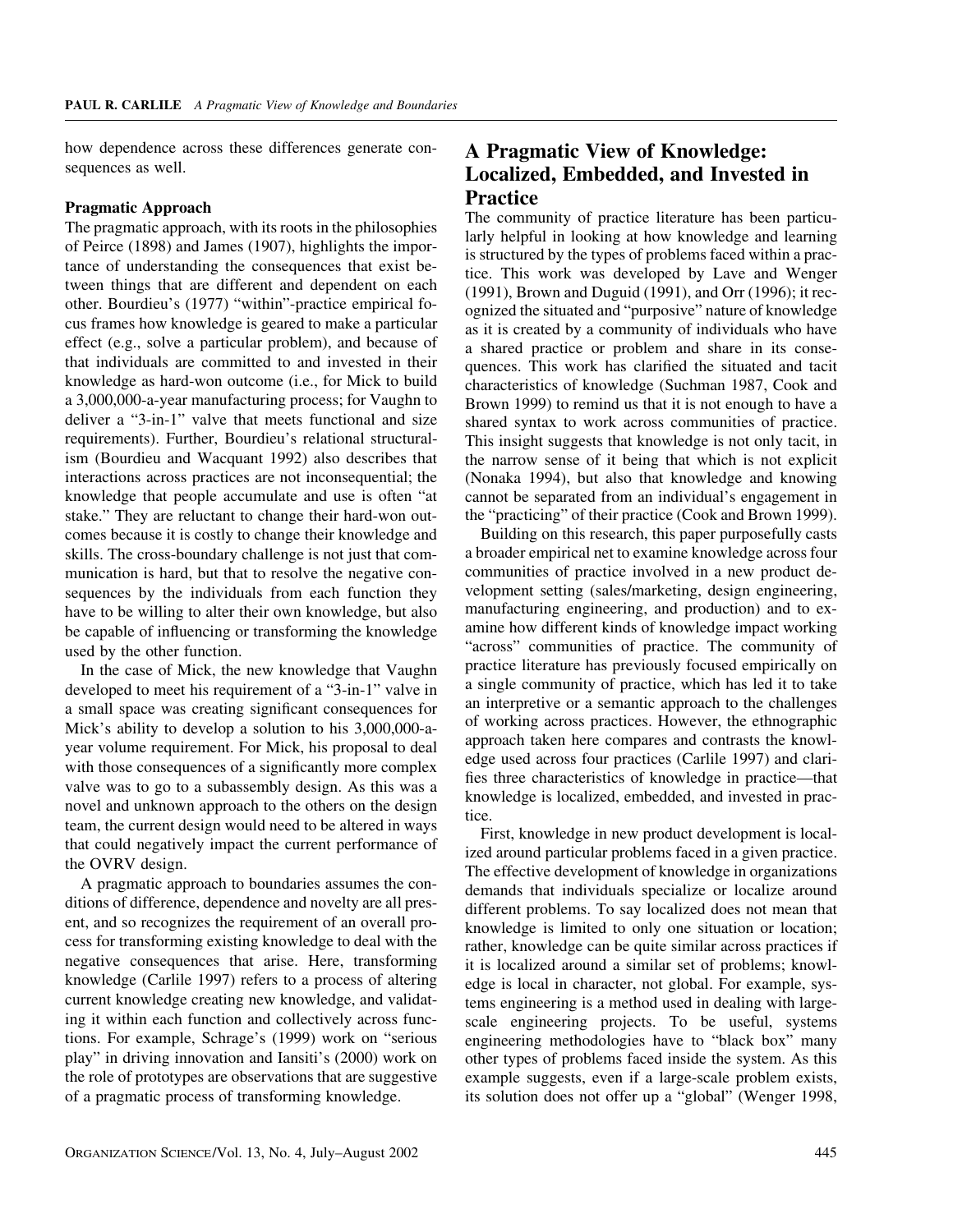p. 140) account of all of the knowledge required to successfully implement a global solution.

Second, knowledge is embedded in practice. The word "embedded" suggests an archaeological image as to why knowledge is hard to articulate or recall, knowledge accumulated in the experiences (Taylor 1992) and knowhow (Harper 1987) of individuals engaged in a given practice. Knowledge is also embedded in the technologies, methods, and rules of thumb used by individuals in a given practice. Emphasizing that knowledge is embedded in practice gets us closer to examining the sources of why "we know more than we can tell," which was stressed by Polanyi (1966) and his emphasis on "tacit knowing" residing in the doing of the activity. Seeing knowledge as embedded in practice offers a contrast to the cognitive expression of tacit knowledge as something that is hard to retrieve from the mind that defines much of the literature. The bottom line is that the more "distance" individuals have from each other's practice—their engagement in practice—the more difficult it is to communicate the embedded knowledge they use.

Third, knowledge is invested in practice—invested in the methods, ways of doing things, and successes that demonstrate the value of the knowledge developed. When knowledge proves successful, individuals are inclined to use that knowledge to solve problems in the future. In this way, individuals are less able and willing to change their knowledge to accommodate the knowledge developed by another group that they are dependent on. Changing their knowledge means an individual will have to face the costs of altering what they do to develop new ways of dealing with the problems they face. Knowledge is one of the means by which individuals demonstrates their competency in solving problems to others inside (I'm a good design engineer) and outside (I met my requirements) their practice. This is why deliverables and deadlines are "at stake" and are for the individual a measure of their competency and success. The harsh reality is that the current knowledge accumulated to achieve these deliverables and deadlines will be "at stake" in future problem-solving efforts at a boundary.

These three characteristics of knowledge in practice have significant positive benefits *within* a practice. For knowledge to be useful and effective in solving the problems, individuals must be able to localize knowledge around particular problems, as well as draw from and alter (i.e., trial and error, and learning) the knowledge embedded within their practice. Individuals also must be invested in their knowledge as they try to meet the challenging requirements (what is "at stake") in their practice. However, these same characteristics of knowledge in

practice that lead to the effective specialization of knowledge become problematic when working *across* practices.

## **Empirical Lens: Observing Objects and Ends in Practice**

To be able to empirically describe and then theorize about knowledge boundaries, I developed a simple framework to compare how knowledge is structured in practice by focusing on the objects and ends used in a given practice. "Objects" refer to the collection of artifacts that individuals work with—the numbers, blueprints, faxes, parts, tools, and machines that individuals create, measure, or manipulate. "Ends" are outcomes that demonstrate success in creating, measuring, or manipulating objects—a signed sales contract, ordering prototype parts, an assembly process certification, or a batch of high-quality parts off the production line. The work itself is an ongoing process of moving an object from its current state to a required end state. These iterative problem-solving activities should be seen broadly as encompassing the knowhow, techniques, and "trial and error" that it takes to move one's objects toward a required end.

I took an anthropological approach (Spradley 1979, 1980; Reynolds 1987) that focuses on how individuals in each function apply their knowledge to the objects and ends that are of consequence in their practice. This approach was taken for two reasons. First, collecting data about knowledge has proven difficult. Given my interest in knowledge in practice, surveys and relying on interviews is not a direct enough method of getting at knowledge. Observing individuals in practice and focusing on the objects they work with and the ends that they pursue provides a concrete delineation of what to observe and what to compare in terms of how knowledge is created and structured. Second, the focus on the different objects and ends would allow for an interesting comparison, and would also provide specific examples of "objects and ends" that are dependent on each other in developing a successful product. This provided data about why knowledge is "at stake" within a practice, and how this makes the consequences between the differences and dependencies across practices difficult to resolve.

#### **Collecting and Representing Data About Knowledge and Knowledge Boundaries**

The observations that follow about knowledge in practice were collected over a period of a year (June 1994 to May 1995) using a field-based methodology. The purpose of this fieldwork was two-fold. The first is to understand how practice shapes knowledge and the problematic boundaries that exist between different functions in product development, the second to identify what activities or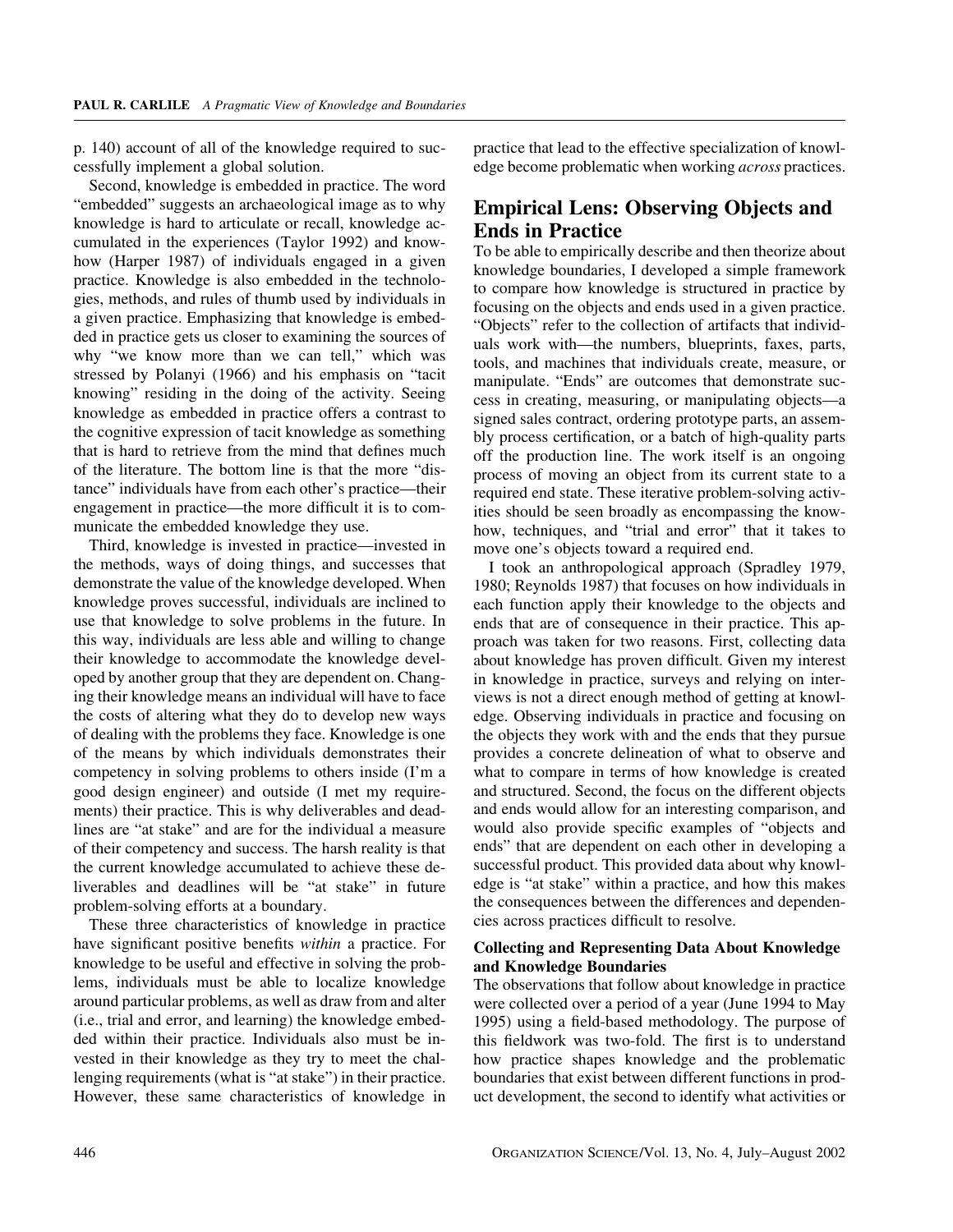processes were effective in facilitating collaboration across knowledge boundaries. In a practice-based research approach, it is crucial to be able to observe what people do, what their work is like, and what effort it takes to problem solve their respective combinations of objects and ends. Also, in comparing multiple practices, informants seldom have the experiential opportunity to make useful comparative observations about different practices. Because of this I chose a small firm (300 people, all in one site) that made it easier to observe most of what went on within each function and across those functions.

*Field Site.* X.T. Products (a pseudonym) designs and manufactures safety and environmental valves for automobile fuel systems and supplies them to both domestic and foreign automobile manufacturers. The majority of X.T.'s valves are "rollover," "pressure relief," and "cut" valves. In the case of a rollover accident, these valves cut off the flow of gas to the engine compartment to reduce the likelihood of fire. I focused on the product development process of a new, more complex valve called the OVRV, or "On-board Vapor Recovery Valve." The OVRV would be three valves in one: It would be a rollover valve, a pressure relief valve, and a vapor recovery valve. The vapor recovery valve was designed to meet new environmental requirements of minimal gas vapor loss into the atmosphere when pressure is relieved or when filling the gas tank. Integrating three valves into one while meeting the government standard meant the product would have nearly 60 parts, well over four times the number of parts in any previous valve. Though it would be much larger than previous valve, its design would have to pack more functionality into a comparatively small space.

I committed three to four days a week onsite for nearly a year and observed individuals and groups (i.e., watched, listened to, talked with, or questioned) as they worked and as I talked with them about their work. I also observed individuals as they worked in cross-functional settings. In total, I documented 106 cross-functional events with team members, both in formal meetings and informally around a desk or a "machine" as conversations or issues arose.

*Representing Observations: Two Sets of Vignettes.* The first set of data is a series of four short vignettes that depict knowledge in practice across sales, design engineering, manufacturing engineering, and production. Table 1 provides a summary of the objects and ends in each practice from a larger set of ethnographic work (Carlile 1997) that this paper draws from. These vignettes provide the reader with a set of comparisons of how knowledge is localized, embedded, and invested in solving different

problems. The second set of data is a larger vignette that continues the story from the introduction of Mick and his "frustration" in attempting to get Vaughn and others to change the design of the OVRV to accommodate subassemblies. The focal point of this vignette is the use of a "boundary object" to transform the current design of the OVRV to resolve the negative consequences given Mick and Vaughn's differences and dependencies. A challenge that every ethnographer faces is how to represent and make understandable a large collection of observations of day-to-day work or practice. In this research, I include these vignettes to represent the veracity of the knowledge that individuals use, as descriptive of what I saw unfold. They provide a representative sample of the knowledge in practice from the larger ethnographic study (Carlile 1997).

## **Vignettes of Knowledge in Practice in Different Functional Settings**

#### **Sales Work: Getting the Numbers "Right"**

Ken is in charge of sales for the OVRV. This story focuses on how the numbers (i.e., volume requirements, specification, costs, etc.) are not only an identifiable outcome in his negotiations with the customer and upper management but, more dramatically, are concrete "stakes" in the ground that measures Ken's hard-won success.

As far as the day-to-day grind, the biggest struggle for Ken was that he was not only dealing with the customer, but his own upper management as well. Although upper management was vitally committed to getting this business, they were not about to "give too much away to get it." This competitive struggle, with Ken sitting in between the needs of the customer and the needs of upper management, resulted in nearly 11 weeks of intense negotiation: formally, informally, person-to-person, over the phone, and via the fax. The numbers to be negotiated included product prices, delivery schedules, and product specifications.

The final version of these negotiations, the numbers and specifications, go into what is called the "blue book." Ken remarked how small the final copy looks, and how its "tidiness is an insulting disguise to all of the late nights, pain, and frustration that went into getting there." But at the same time, he expressed a sense of relief in getting the numbers "right," so that upper management and the customer were now happy enough and now X.T. Products could go on to the next stage and see "if they could actually make this valve."

#### **Design Engineering Work: Getting the Prototype to Pass "Spec"**

As head design engineer for the OVRV, Vaughn had to make sure that the current design—in this case a working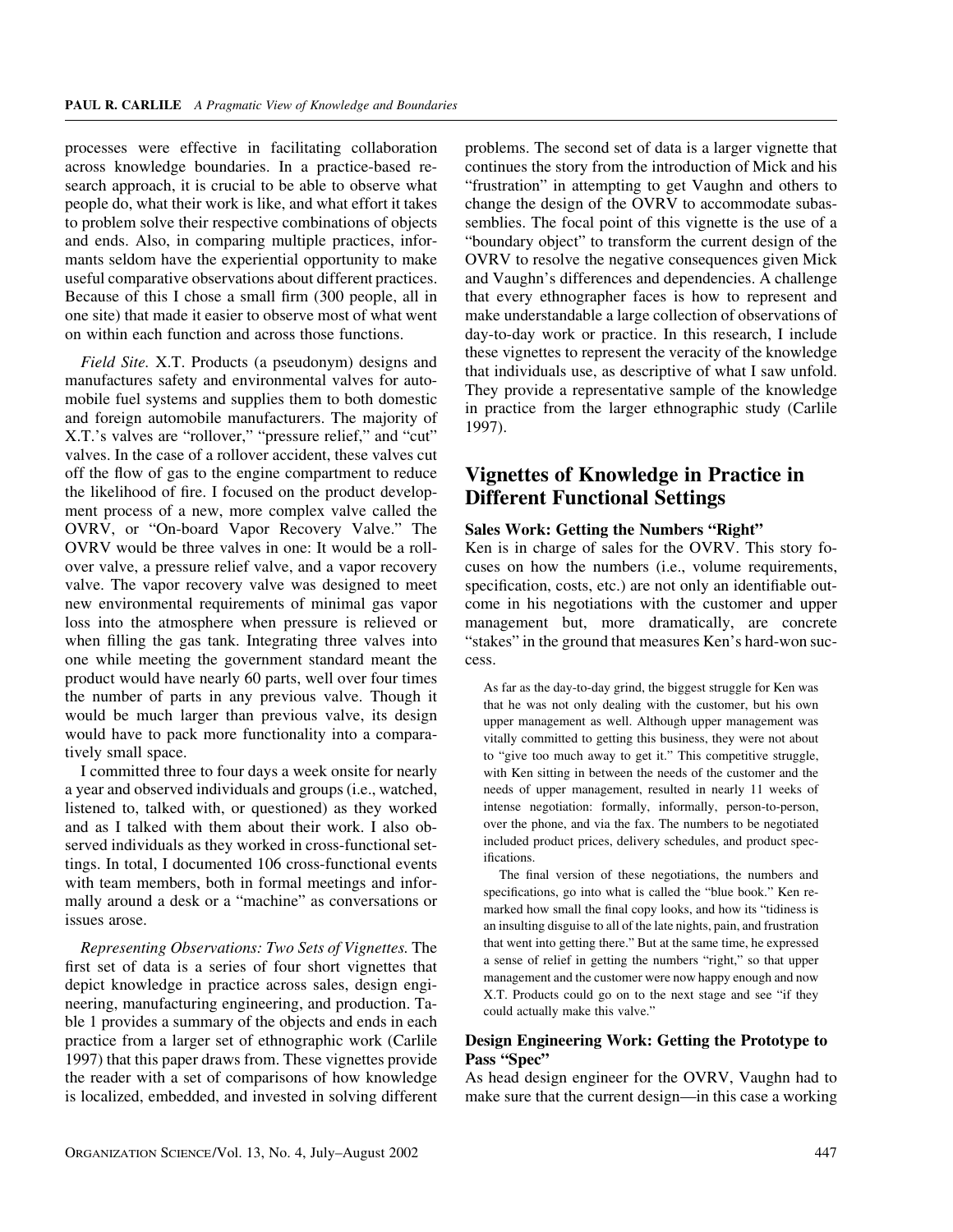prototype—functioned according to the "spec" on the print. This story differs from the others because Vaughn asked me to help him get this prototype up and running.

Vaughn got to the building room quite early to test and then attach an OVRV to a 1995 sport-utility gas tank that was to be shipped to the Arizona desert and run through the paces. A failure in the desert could seriously jeopardize a \$20 million deal with the customer and additionally compromise a step towards gaining the Vapor Recovery business at the other two domestic automobile manufacturers.

As is always the case in any product development setting there are constant time pressures. For Vaughn, he was supposed to ship the tank out today, but had only received the tank last night for attaching and testing. It was one of those high-pressure situations that has to be handled with patience, a willingness to try almost anything, and begs a little luck. The problem that he was having was that once he mounted the valve in the gas tank, the float (a small piece of plastic that rides within a slot in the body of the valve to insure a complete seal so gasoline will not escape, if the vehicle overturns) would not provide continuous seal at the proper level of pounds per square inch (or PSI). Vaughn quickly had to make a decision: He could either tear the valve apart to shave off something here or add a rubber gasket there or he could shave down part of the tank to create a more level attachment and, most importantly, produce successful test results. He looked at me and said, "I think I will try a rubber gasket first. Why don't you hand me that sheet of rubber on the work table."

#### **Manufacturing Engineering Work: Building a High-Volume Machine**

Even though Mick worked with some of the similar objects (i.e., drawings and parts) that the design engineers did, under the high-volume demands of his work, those parts take on a very different personality. This is a story about designing a high-volume assembly process and the challenges, problems, and worries that go along with it.

For Mick, one of the trickiest parts of building the OVRV is the variable orifice float subassembly. The challenge here is that the float has to provide a variable seal against the orifice that leads to an external vapor canister that holds and then condenses excess vapor from a gas tank. The challenge of the EPA requirement of a variable orifice sealing capacity is that the weight of the float and the strength of the spring have to be calibrated so that this variable sealing capacity is achieved at different PSI specifications. Of course, the problem is that not only does a shipment of 50,000 floats vary slightly in weight, but more frequently, a spring's strength (gram load) can differ from spring to spring.

Mick had to design and build a machine that would assemble the float and the spring, place it in the body of the valve, recalibrate the spring with the weight of the float, and then test the subassembly 10,000 times a day, 3,000,000 times a year, or more to the point, one every 2.5 seconds. The critical challenge to this 2.5-a-second cycle time is recalibrating the strength of a spring as it relates to the weight of the particular float. However, before this critical issue could be dealt with, an automated assembly process had to be developed. One of the perennial problems in automating a small mechanical valve is the likelihood of the spring being loaded improperly. Although a final pressurized test would detect 99% of those problems for Mick, he would forewarn me that having "large amounts of scrap lying on the floor is way too expensive for me (both in terms of cost and reputation)."

#### **Production Work: Getting Product "Out the Door"**

As a production technician, Jim's job is to keep the assembly line moving. This is a story about that very thing—having to deal with the problems caused by all of the objects (i.e., parts and machines) that everyone else has designed, and with the added requirement of guaranteeing "on-time" delivery.

As a supplier in the automotive industry, on-time delivery is sacred. With the delays that have been occurring on the valve, Jim's and his supervisor's necks were on the line. Sure, his supervisor could blame the part's bad design, a bad machine, or even Jim, but when it comes to on-time deliveries, as a production shift manager it is his problem to solve. His supervisor demanded and then pleaded, "Jim, I've got to have 25,000 shipped by the weekend. I've got 10,000 in shipping, so that's 15,000 in just over two days." That meant Jim needed to get to maximum production in four to six hours if they were going to make it.

Jim obviously felt the pressure, but his frustration was that he had been trying to understand why the small flappers were sticking together and jamming the equipment for a week now. He had (1) adjusted the feeder bowl vibration, (2) replaced the grasping portion of the robotic arm, (3) placed a pneumatic tube in the bowl to provide puffs of air to untangle the sticky parts, and (4) even sorted the flappers 100% to insure that the problem wasn't part-related. His only thought was to try to pinpoint a nonmechanical problem or an environmental cause. Jim had already removed all of the dirt and dust from Stations 4 and 7. His next thought was to begin to worry about temperature. It was winter now, but the recently installed temperature control system maintained a constant temperature year round. He still didn't have any solid ideas. What he did next was start again at square one. But for Jim that would take precious time, "and that's time I don't have," he would say shaking his head.

These vignettes give a clear glimpse that *within* each function knowledge is hard won and "at stake," and so it does have consequences in working *across* practices. The "right numbers" may be very difficult to design. Hitting "spec" requires adding parts that may be very difficult to assemble. Meeting a "cycle-time" requirement in the lab may be hard to maintain, let alone guarantee on the production line.

In most new product development settings, all required functions cannot fully localize, embed, and invest their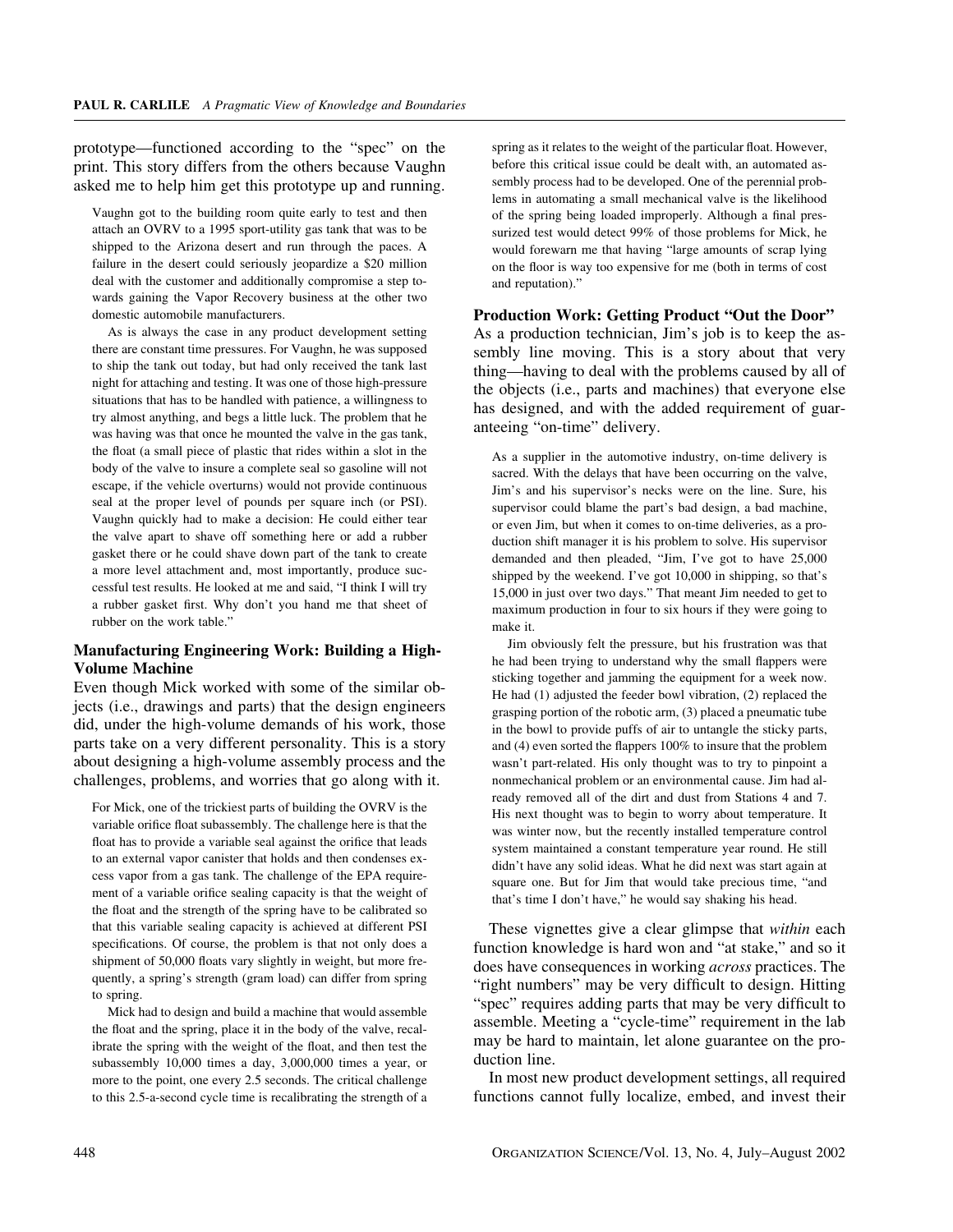| Table 1 | <b>Summary Table of Objects and Ends Across</b> |
|---------|-------------------------------------------------|
|         | <b>Practices</b>                                |

|                                                                                                                                                                                                                                                                                                                                                            | Sales Work                                                                                                                                                                                                                                                                                                    |
|------------------------------------------------------------------------------------------------------------------------------------------------------------------------------------------------------------------------------------------------------------------------------------------------------------------------------------------------------------|---------------------------------------------------------------------------------------------------------------------------------------------------------------------------------------------------------------------------------------------------------------------------------------------------------------|
| Objects                                                                                                                                                                                                                                                                                                                                                    | Ends                                                                                                                                                                                                                                                                                                          |
| <i>Numbers</i> : Price/cost,<br>specifications, volume<br>requirements, and delivery<br>dates.                                                                                                                                                                                                                                                             | "The Right Numbers." Must be<br>negotiated amongst multiple<br>interests.                                                                                                                                                                                                                                     |
| Paper: Numbers, contracts,<br>spreadsheets, faxes, and<br>"bluebooks."                                                                                                                                                                                                                                                                                     | "Close the deal." Get and keep<br>the business.                                                                                                                                                                                                                                                               |
| Technology: Computer<br>analyses, databases, and<br>faxes.                                                                                                                                                                                                                                                                                                 | "Numbers set in stone." Stand<br>behind the numbers that<br>work.                                                                                                                                                                                                                                             |
|                                                                                                                                                                                                                                                                                                                                                            | Design Engineering                                                                                                                                                                                                                                                                                            |
| Objects                                                                                                                                                                                                                                                                                                                                                    | Ends                                                                                                                                                                                                                                                                                                          |
| Drawings: Sketches, prints<br>specifications, and<br>tolerances.<br>Parts: Materials, cost,<br>prototypes, gaskets, epoxy,<br>tools, etc.<br>Technology: CAD system and<br>testing equipment.                                                                                                                                                              | "Design Review." Prints pass<br>design check.<br>"A functioning prototype." Trial<br>and error to hit required<br>specifications.<br>"We have a prototype that<br>passes spec." Stand behind<br>the prototype that works.                                                                                     |
|                                                                                                                                                                                                                                                                                                                                                            | Manufacturing Engineering                                                                                                                                                                                                                                                                                     |
| Objects                                                                                                                                                                                                                                                                                                                                                    | <b>Fnds</b>                                                                                                                                                                                                                                                                                                   |
| Drawings/Prints: Design prints,<br>assembly prints, machining,<br>or assembly process design<br>prints.<br>Parts/Product: A variety of<br>parts, raw stock, and finished<br>stock, gauging and testing<br>specifications.<br>Technology/Machines:<br>Machining and assembly<br>equipment, machining<br>operations, fixtures, parts<br>testing, cycle time. | "Keep it simple stupid." Fewest<br>parts and fewest<br>operations-less to go<br>wrong.<br>"A high-volume process." A<br>highly automated process<br>that meets cycle time and<br>volume requirements.<br>Improving the "manufacturing<br>process." Incremental fine<br>tuning and dealing with<br>breakdowns. |
|                                                                                                                                                                                                                                                                                                                                                            | <b>Production Work</b>                                                                                                                                                                                                                                                                                        |
| Objects                                                                                                                                                                                                                                                                                                                                                    | Ends                                                                                                                                                                                                                                                                                                          |
| <i>Parts/Products:</i> Millions of<br>parts: springs, raw stock,<br>finished stock, parts, and                                                                                                                                                                                                                                                             | Products "out the door." Meet<br>production schedules and<br>on-time delivery.                                                                                                                                                                                                                                |
| tested products.<br>Schedules and charts:<br>Production schedules,<br>today's volume requirements,<br>scrap, and defects rates.                                                                                                                                                                                                                            | "Scrap rate has to conform."<br>Reduce waste and limit<br>defects.                                                                                                                                                                                                                                            |
| Machines: Machine utilization,                                                                                                                                                                                                                                                                                                                             | "Keep the people [process]                                                                                                                                                                                                                                                                                    |

a design engineer will be able to deliver a working prototype that passes spec to the customer before a manufacturing engineer will be able to design and build a manufacturing process to assemble the product. Thus, not all sources of difference and dependence are known up front; consequences will continue to emerge as the product development process evolves. Using a funnel analogy as a way of thinking about the product development process, by the time a downstream function (i.e., manufacturing engineer, production manager) begins to understand how upstream decisions make their objects and ends more difficult to problem solve, it is hard for a downstream function to make changes to that upstream knowledge. Further, as individuals problem solve and create new solutions within their practice, novelty is created which generates new dependencies and often negative consequences that have to be worked out over time *across* practices. Given the product development funnel, the activities or interfaces to change upstream knowledge have

knowledge *within* practice at the same time. For example,

forming knowledge at a pragmatic boundary. The purpose of this discussion has been to specify the conditions at a pragmatic boundary that successful activities and technologies have to be able to resolve. When a manufacturing engineer sees the consequences that the current design has on creating an effective "high-volume process," they need to be able to transform the design engineer's knowledge localized, embedded, and invested in a working prototype before it is delivered to the customer. To understand what such a transformation process is like, let's see how Mick and Vaughn dealt with their differences about whether to change the design to accommodate subassemblies.

to recognize the challenge is often one of jointly trans-

## **"Across"-Boundary Vignette: Mick, Vaughn, and the Question of Subassemblies**

One of the challenges that Mick faced at previous design review meetings was that the assembly drawings he brought to the meeting were not up to date. X.T. Products had recently moved to a new CAD system and the draftsman trained in the new system was working on a tight deadline to deliver a set of design drawings so prototype parts could be ordered and sent to the customer. Because of this, there hadn't been time to update the assembly drawing.

The value of the assembly drawing for Mick was that it reflected issues that were of concern to a manufacturing engineer—orientation of parts, their order, and the location of "sticky" parts—so his arguments about potential

working." Fix machines, adjust operations, and make changes to the "process."

breakdowns, and on-going

trouble spots.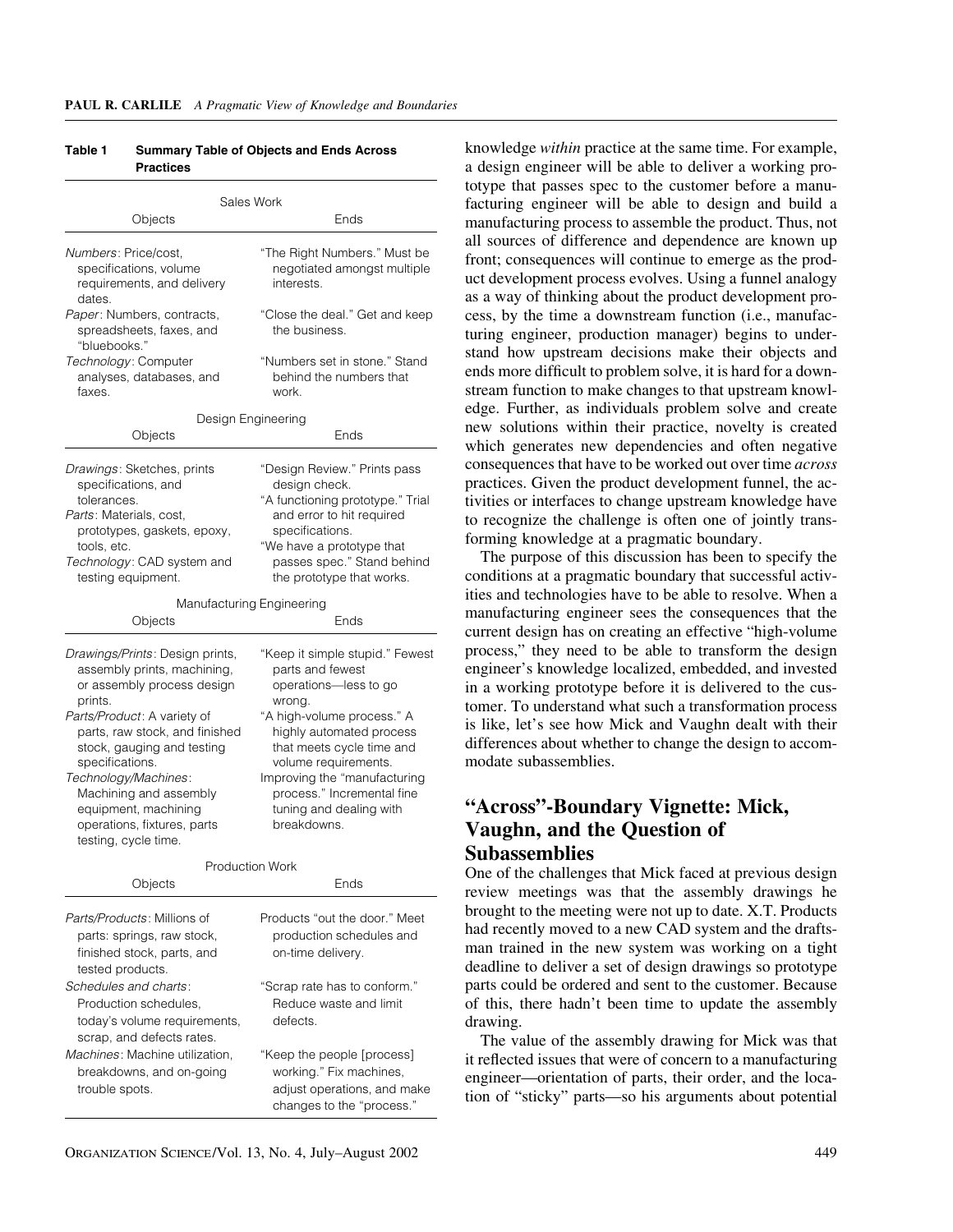assembly, testing, and quality problems could be more easily represented to others. A design drawing, on the other hand, only has a two-dimensional quality, but represents well the critical tolerances, functional specifications, and overall dimensions of the design. When Mick presented his concerns about assembly and scrap rates, suggesting the move to subassemblies to deal with them, the design engineers had a hard time finding the assembly drawings useful because they did not reflect their concerns—the current design. For Vaughn and the other design engineers, what exactly would be changed and the consequences could not be made clear in their discussions with Mick. The designers did not dismiss his points outright, but in the end did not go along with Mick's subassembly proposal because it demanded changes that could certainly affect the functional flows that are so critical to the OVRV's current performance. Besides, subassemblies had never been needed before.

By the time a newly hired draftsman got up to speed on the new CAD tool and produced an assembly drawing that reflected the current design, there were only eight weeks left until the prototype parts deadline. In the next OVRV design and review meeting, Mick made the same points, but now with an up-to-date assembly drawing that reflected the current design. Mick's arguments were no different from the ones he had made before (i.e., difficulties in assembly and testing that would occur), but they had a very different impact now that the assembly drawing reflected the specs, tolerances, and locations of critical sealing surfaces that were "at stake" for the design engineers. This allowed Mick to describe in detail the type of assembly process that would be required for the current design, specifically the drawbacks of building a process to assemble and test such a complex product at high volume without producing tremendous amounts of scrap.

It was at this point that Mick roughed in the groups of parts that he would put into each subassembly on another copy of the assembly drawing. The changes Mick made on the print identified four testable subassemblies, where they would be attached, and the approximate areas where design changes would be required to accommodate four "large" subassemblies. After this example was penciled in on the assembly drawing, vigorous discussions began about the benefits and drawbacks of changing the design. One of the drawbacks uncovered was the current way of attaching parts (a high-velocity spin weld that melts plastic surfaces together) had always resulted in warping parts the size of these subassemblies. Vaughn was now open to using four subassemblies—but an alternative way of attaching them had to be found quickly.

Two days later at the next meeting, Mick and Jerry (production supervisor and team member) had a proposal. In a small-volume product produced last year, a "snapfit" design had been used to connect large plastic surfaces with great success. They explained to the team that the "snap fit" had two advantages over the spin weld. First, the snap fit did not involve either a rapid spin weld of plastic parts or the warping and alignment problems that were common in large parts. Second, most of the snapfit holes and their clips could be placed on the outside of the pump and should not degrade the current functionality of the valve in a significant way. Over the following week, two meetings, and several informal conversations around the CAD system, the OVRV was redesigned with four independently testable subassemblies with "snap-fit" holes and clips to provide the connection.

## **Analyzing the "Across"-Boundary Vignette**

Mick had proposed going to subassemblies in meetings before; what was different this time? In this case, the objects, or more specifically the assembly drawings used by the group in the design and review meeting, were different. The assembly drawing that was not current did allow Mick to begin to represent his concerns about assembly and testing, but because it did not reflect the current design and concerns of the design engineer, it failed to be a useful tool in specifying the differences and dependencies between them. Without being able to specify his differences clearly, Mick could not begin to specify the consequences of how the current design would result in significant costs when the design went into production. With the up-to-date assembly drawing, however, both Mick and the design engineers were able to represent what was "at stake." For the design engineer, it represented the exact location of critical sealing surfaces, the order and "stack-up" of dimensions, and the current design as embodied in a working prototype. For the manufacturing engineer, all parts are represented three dimensionally, including the order and identification of "sticky" parts that create the challenge of building and testing a product in the cycle time allotted.

Having represented and specified their differences, the assembly drawing also represented their dependencies and their consequences (e.g., how the current design makes "scrap rates" high for Mick or how going to subassemblies might undermine the OVRV's current functional capability). This supported a process where the group could define a shared problem with the OVRV and begin transforming their knowledge (the current design) and accommodating new knowledge (four subassemblies with snap-fit holes and clips). In terms of objects and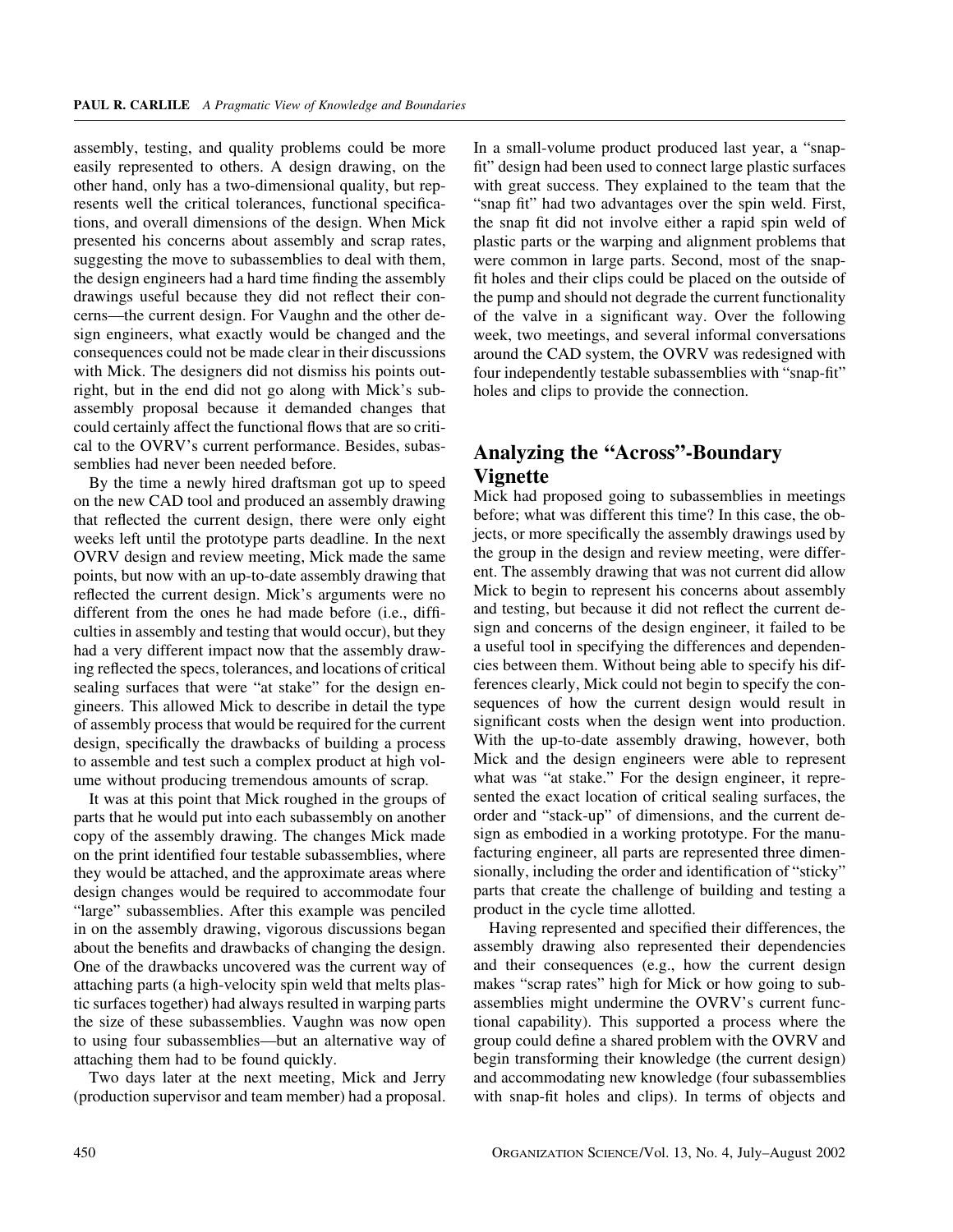ends, we can see that the updated assembly drawing provided a shareable object and the creation of shareable ends at the boundary, where before the objects used actually reinforced the boundary.

## **Boundary Objects in New Product Development**

The difference between the drawings used in the design review was that in the first two cases the drawings functioned as "within"-practice objects, but the updated assembly drawing functioned as an "across"-practice or "boundary object" (Star 1989, Carlile 1997). The concept of a boundary object, developed by Star, describes objects that are shared and shareable across different problem solving, contexts. In Star's (1989) study of heterogeneous problem solving, she observed that in spite of the tremendous differences between scientists in various disciplines, they nevertheless were often very successful in cooperating to create "good science." She describes boundary objects as objects that work to establish a shared context that "sits in the middle" (Star 1989, p. 47). Below I adapt Star's four categories of boundary objects (repositories, forms, and labels, ideal type or platonic object, terrain with coincident boundaries) to describe the objects and their use by individuals in the settings that I observed.

First, *repositories* (i.e., cost databases, CAD/CAM databases, parts libraries) supply a common reference point of data, measures, or labels across functions that provide shared definitions and values for solving problems. Repositories function advantageously as a shared resource from which to compare across different functional settings when doing cross-boundary problem solving.

Second, *standardized forms and methods* provide a shared format for solving problems across different functional settings. Forms come in a mutually understood structure and language (i.e., standards for reporting findings, problem-solving methods [8-D Forms, D-FMEA, P-FMEA], engineering change forms, etc.) that makes defining and categorizing differences and potential consequences more shareable and less problematic across different settings.

Third, *objects or models* are simple or complex representations that can be observed and then used across different functional settings. Objects or models (i.e., sketches, assembly drawings, parts, prototype assemblies, mockups, and computer simulations) depict or demonstrate current or the possible "form, fit, and function" of the differences and dependencies identified at the boundary.

Fourth, *maps of boundaries* represent the dependencies

and boundaries that exist between different groups or functions at a more systemic level. Maps (i.e., Gantt charts, process maps, workflow matrices, and computer simulations) help clarify the dependencies between different cross-functional problem-solving efforts that share resources, deliverables, and deadlines. Because of the similarity of Categories 3 and 4, I combine them into one category I call objects, models, and maps to streamline the discussion that follows.

#### **Characteristics of "Effective" Boundary Objects**

We learned from the example of Mick and Vaughn that not every object used works as a boundary object. A critical question that has not been addressed in the literature is: What is the difference between a good and a bad boundary object? Even more paradoxically, a method or object that worked as a boundary object in one setting can become a boundary roadblock when taken to another setting. Based on a collection of over 65 observations of using different boundary objects (i.e., drawings, prototypes, D-FMEA, process maps, etc.) in cross-functional settings, I identified three characteristics of a tool, method, or object that made them useful in joint problem solving at a given boundary.

First, a boundary object *establishes a shared syntax or language for individuals to represent their knowledge*. In the case of Mick and Vaughn, the shareable quality of the assembly drawing as a representation is enhanced because both parties are familiar with it. For Vaughn, the assembly drawing represented critical tolerances and functional specifications. For Mick, the assembly drawing provided a more three-dimensional representation of the orientation of parts and critical issues for assembly and testing. The design drawing was not an effective boundary object because what is "at stake" for both the design and manufacturing engineers could not be represented on it.

This first characteristic of a boundary object has much in common with the insights from the syntactical approach to a boundary. In that perspective, the importance of having a shared language or syntax to deal with a boundary is fundamental. In the case of a boundary object, a shared syntax or language of representing knowledge at the boundary is a required characteristic for dealing with any type of knowledge boundary. Table 2 provides a comparison across type of boundary, category of boundary object, and the characteristics of a boundary object to represent the relationships across these key concepts. Some shared syntax is an essential feature of all three categories of boundary objects. In the case of repositories, if the meanings of the words used to search and store knowledge are not shared, then what is retrieved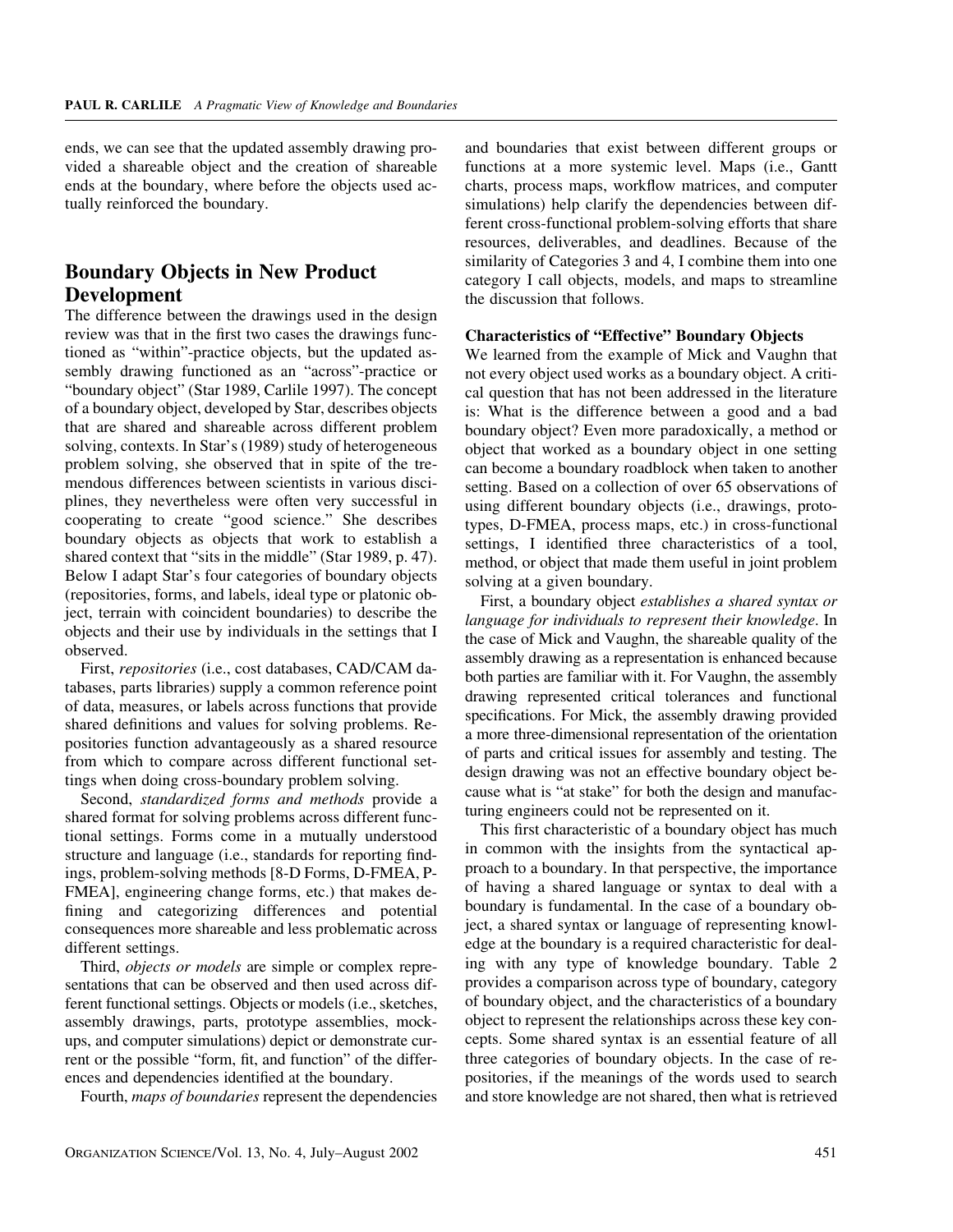will hurt more than it will help. Standardized forms use a shared language of representing problems (i.e., D-FMEA). As in the syntactical approach, when novelty arises, a semantic boundary is faced and another characteristic is needed.

An effective boundary object at a semantic boundary *provides a concrete means for individuals to specify and learn about their differences and dependencies across a given boundary.* A concrete method allows individuals to specify what they know—what they worry about—as concretely as possible to the problem at hand. In the case of Vaughn, the up-to-date assembly drawing allowed him to specify his concerns about important specs and critical sealing surfaces. For Mick, it allowed him to specify the challenges of assembling and testing a complex product at high volume. To deal with a complex knowledge boundary, the differences and dependencies between functions or groups must be specified, and the up-to-date assembly drawing identified the critical dependencies between the "functional spec" approach of the design engineers and Mick's concerns about assembly and testing.

"Standardized forms and methods" and "objects, models, and maps" have this second characteristic (see Table 2). For example, a D-FMEA (Design Failure Mode Effects Analysis) provides a structured space where the representatives from each function can specify their specialized concerns about the current design. The methodology behind the D-FMEA requires a cross-functional team to assign values and critical priorities to the consequences identified by the individuals from each function. Using physical prototypes in cross-functional problem solving highlights the literal value of a concrete object in specifying "functional" relationships amongst parts, but also the dependencies among parts that impact assembly and testing issues. Further, the tangibility of physical parts allows for an ease in specifying differences and dependencies; their value becomes clear as they anchor the "scenarios" told by individuals about possible trade-offs to pursue. The nature of the problem determines what is adequate concreteness for a given boundary object. For example, a "process model" is certainly less concrete than a physical part, but when it is used to represent and learn about the sources of a design "bottleneck" in a complex product development process, its particular "concrete" means suit the nature of the problem faced. Of course, once this specifying and learning of differences and dependencies has taken place, we are often left with negative consequences that must be resolved.

At a pragmatic boundary an effective boundary object *facilitates a process where individuals can jointly transform their knowledge*. If there are negative consequences identified, then the individuals involved must be able to

alter, negotiate, or change the object or representation used (i.e., Mick's knowledge about assembly and testing problems before the updated assembly drawing). If an individual cannot transform the current approach to a cross-functional problem, their knowledge will have very limited impact in a product's development. In the case of Mick and Vaughn, dealing with the consequences identified required them to propose alternatives (i.e., subassemblies) and then alter the knowledge used to define the design (i.e., location of four subassemblies) and the particular manufacturing process developed (i.e., snap-fit holes). Individuals must be able to draw on, alter, or manipulate the content of a boundary object to apply what they know and transform the current knowledge used at the boundary.

"Objects, models, and maps" are the only category of boundary object that directly supports transforming knowledge (see Table 2). Not only are these types of boundary objects the most helpful in dealing with pragmatic boundaries, they are also the most complicated and expensive to establish. However, what should also be recognized is that all three categories of boundary objects have a portfolio effect; repositories and standardized forms support the use of objects, models, and maps as well as support processes to manage knowledge at a pragmatic knowledge boundary. Further, the knowledge transformed and created through the use of objects, models, and maps can then be used to enhance the content of shared repositories and the use of standardized forms and methods.

What also should be recognized is that boundary objects are no "magic bullet" because their characteristics are hard to sustain as problems and people change. For example, a CAD model can be an effective boundary object at one stage, but can falter when taken to another setting where a key functional group cannot represent their knowledge or alter the current knowledge with a CAD model. Mick summed up the challenging characteristics of a boundary object to me without knowing it when he commented after a difficult meeting that "CAD can be an effective communication tool in one meeting, then a 'bludgeoning tool' in the next."

#### **The Role Boundary Objects Play in New Product Development**

The role that boundary objects play in new product development is that they help establish a "boundary infrastructure" (Bowker and Star 1999) or "boundary process" (Carlile 2002) that individuals use to manage knowledge across a given boundary. In the case of the updated assembly drawing, it aided Mick, Vaughn, and others in representing their knowledge, learning about their differences and dependencies, then jointly transforming current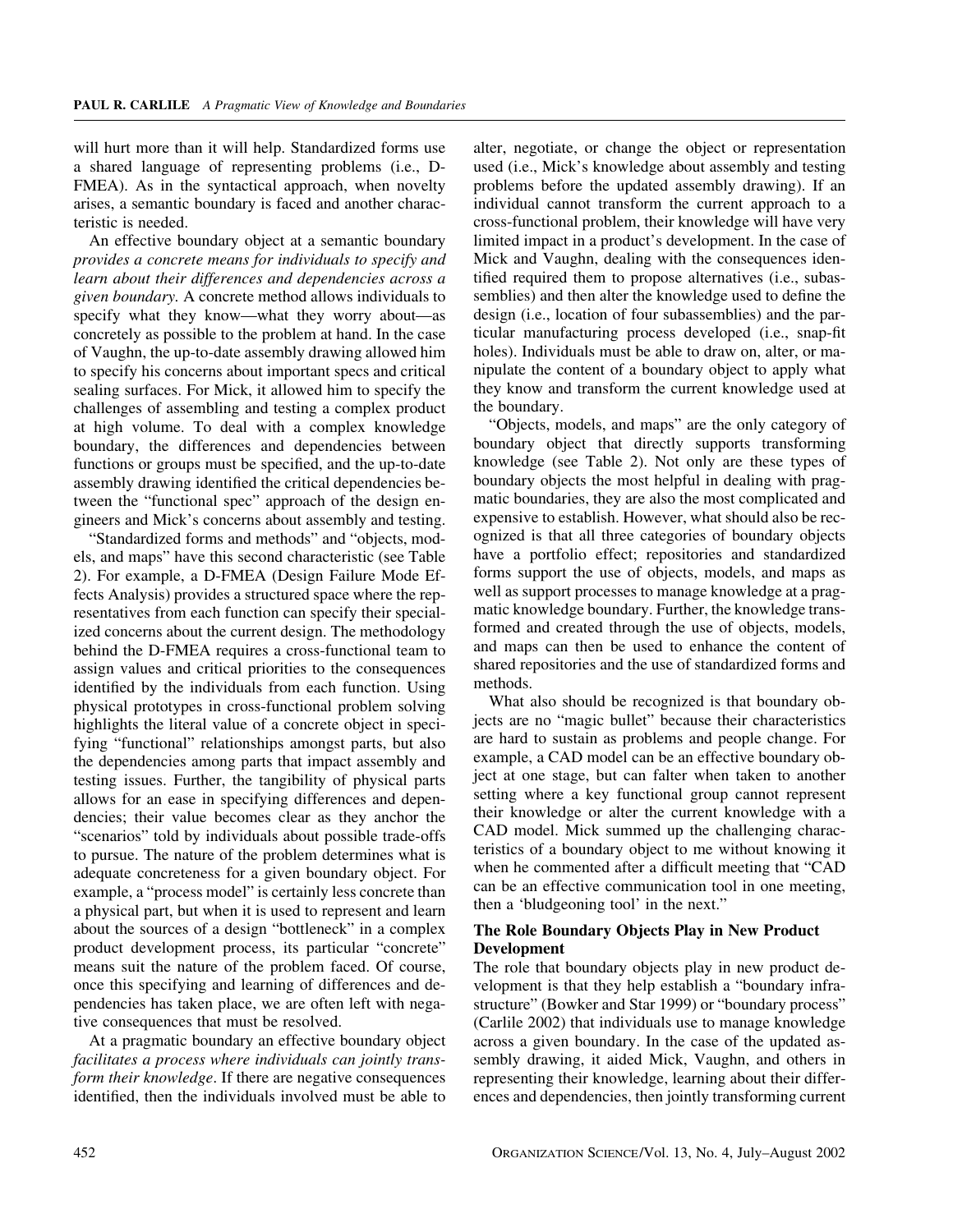| Types of<br>Knowledge<br>Boundary | Categories of<br><b>Boundary Objects</b> | Characteristics of<br><b>Boundary Objects</b>  |
|-----------------------------------|------------------------------------------|------------------------------------------------|
| Syntactic                         | Repositories                             | Representing                                   |
| Semantic                          | Standardized Forms and<br>Methods        | Representing and<br>Learning                   |
| Pragmatic                         | Objects, Models, and<br>Maps             | Representing,<br>Learning, and<br>Transforming |

| Table 2 | Type of Knowledge Boundary, Category, and  |
|---------|--------------------------------------------|
|         | <b>Characteristics of Boundary Objects</b> |

and more novel knowledge to resolve the negative consequences identified at the boundary. Many authors (Star 1989, Henderson 1991, Wenger 1998) have recognized the importance of boundary objects; other authors in the product development literature have recognized the value of prototypes and modeling in driving innovation (Leonard-Barton 1995, Clark and Wheelwright 1995, Iansiti 2000, Schrage 1999). This research connects these two different literatures and adds value to both by specifying different categories of boundary objects in new product development and the critical characteristics that are essential in establishing effective boundary processes.

What we see in this examination of the capacity of a boundary object is two-fold: both practical and political. Practical because it must establish a shared syntax or a shared means for representing and specifying differences and dependencies at the boundary. Political because it must facilitate a process of transforming current knowledge (knowledge that is localized, embedded, and invested in practice) so that new knowledge can be created to resolve the negative consequences identified. This practical and political capacity of a boundary object at a pragmatic boundary provides an *infrastructure* or *process* where current and more novel forms of knowledge can be jointly transformed, producing more shared knowledge or syntax at the boundary.

## **Conclusion**

This research demonstrates at a deeper level why communication across functional boundaries (Dougherty 1992) is hard, given the problematic nature of knowledge in practice. Further, it also describes and proposes what can be done to support individuals who need to work across such boundaries. This allows us to examine more closely what lies inside such conceptualizations as "adequate" information processing capacity (Galbraith 1973). What we see at a pragmatic knowledge boundary is not just a matter of processing more knowledge, but processes for transforming knowledge. This research has also provided an opportunity to revisit how knowledge and boundaries are conceptualized in organizations—and by extension a fundamental aspect of organization theory—differentiation and integration (Lawrence and Lorsch 1967). Knowledge and differentiation were reframed as knowledge in practice and differences in kind. The challenge of integration (Grant 1996) was concretely described in the relation between the type of boundary faced and the category and characteristics of the boundary object used. Below I summarize these relations and link them to the notion of "integrating devices" (Lawrence and Lorsch 1969) to clarify the contribution of this research and the work that still needs to be done.

A *syntactical* approach is based on the existence of a shared and sufficient syntax at a given boundary. A sufficient syntax is efficient because differences and dependencies have been specified and agreed to in advance. From this approach *integrating devices* are inherently syntactical "processing" tools (i.e., shared repositories, taxonomies)—and integration is accomplished through processing information or transferring knowledge across a boundary. However, when novelty arises the sufficiency of the syntax is in question and another boundary is faced.

A *semantic* approach recognizes that differences exist or emerge overtime, so individuals have different interpretations of a word or an event. In this way, the semantic approach recognizes that there are always differences in kind (i.e., thought worlds, Dougherty 1992) and the emergence of novelty on one or both sides of the boundary is a natural outcome in settings where innovation is required. From this approach *integrating devices* should be seen as processes or methods (i.e., standardized forms and other shared methods) for translating and learning about the differences and dependencies at a boundary. In some cases a process of translation is sufficient, but when negative consequences are identified another boundary is faced.

A *pragmatic* approach recognizes that differences in knowledge are not always adequately specified as differences in degree or interpretation, but that knowledge is localized, embedded, and invested in practice. This pragmatic framing of knowledge highlights the negative consequences that can arise given the differences and dependencies at a boundary. To resolve these consequences this paper outlines a process of transforming knowledge where individuals represent, learn, negotiate, and alter the current knowledge and create new knowledge to resolve the consequences identified. Here, *integrating devices* recognize that knowledge has to be transformed; to create new knowledge, old knowledge has to be changed (Teece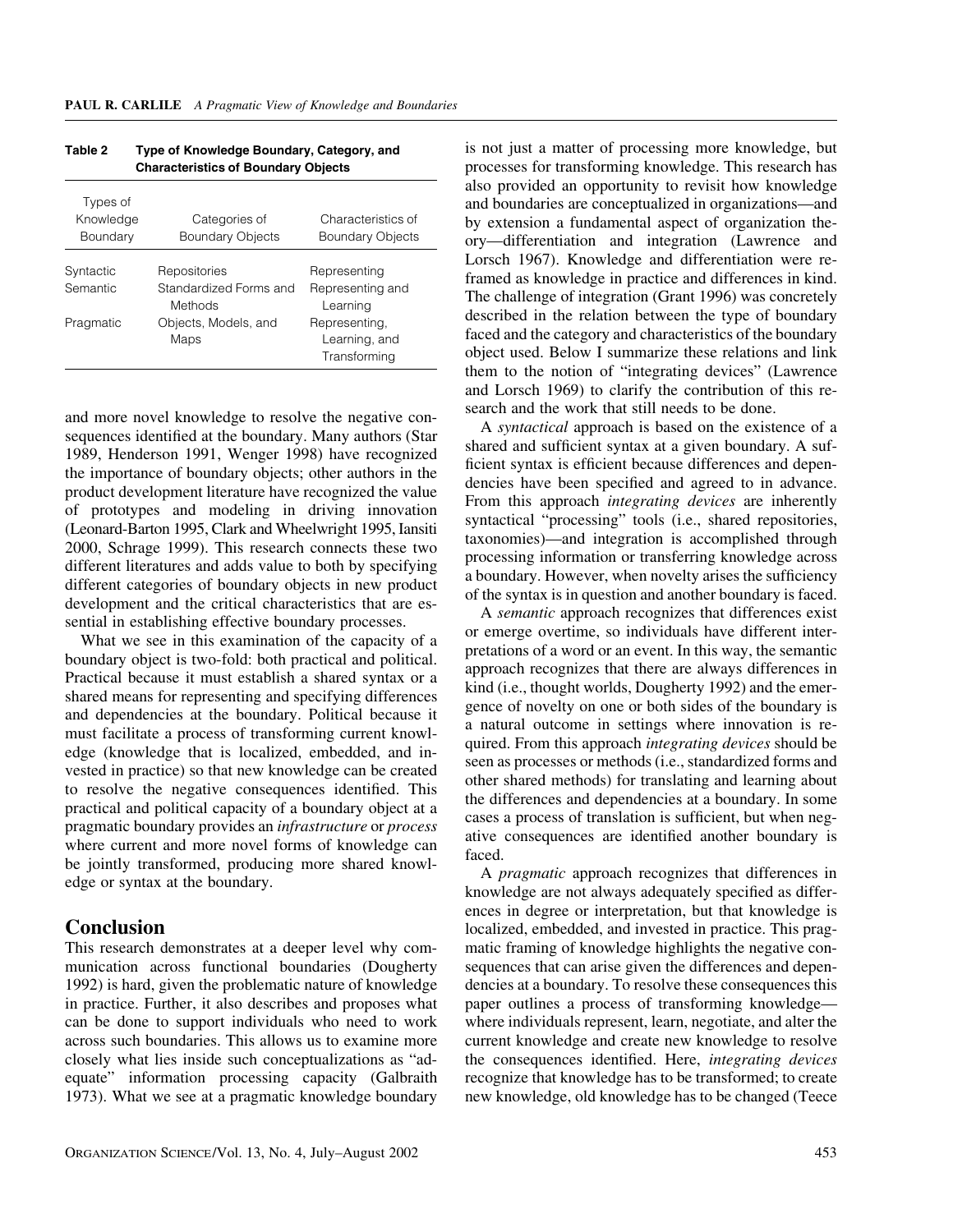et al. 1997). We see this with the example of the up-todate assembly drawing where knowledge was integrated as current and more novel forms of knowledge where jointly transformed at the boundary.

This pragmatic view of knowledge and boundaries has been helpful in explaining why knowledge is both a barrier to and a source of innovation in a product development setting. This view has also been used to clarify the role that boundary objects play in establishing an infrastructure or process where knowledge can be represented, learned, and transformed. Further, as organizations become more specialized and society grows more complex, this research is a reminder that the challenge is not just one of processing capacity, but also representational capacity at a boundary. The value of taking a pragmatic view of knowledge and boundaries is that it moves us closer to recognizing and focusing our research on the challenges of knowledge representation in organizational life.

#### **Acknowledgments**

The author would like to thank the Special Editors, Arie Lewin, Anna Grandori, Bruce Kogut, and the two anonymous reviewers for their dedicated help. He would also like to thank the following colleagues who provided suggestions that vastly improved this paper: Lotte Bailyn, Rebecca Henderson, Starling Hunter, Rakesh Khurana, Carsten Osterlund, Eric Rebentisch, John Van Maanen, and Eleanor Westney. This work was supported in part by the MIT Center for Innovation in Product Development under NSF Cooperative Agreement Number EEC-9529140.

#### **References**

- Allen, T. 1971. Communications, technology transfer, and the role of technical gatekeeper. *R&D Management* **1** 14–21.
- ——. 1977. *Managing the Flow of Technology*. MIT Press, Cambridge, MA.
- Ancona, D., D. Caldwell. 1992a. Demography and design: Predictors of new product team performance. *Organ. Sci.* **3** 321–341.

——, ——. 1992b. Bridging the boundary: External activity and performance in organizational teams. *Admin. Sci. Quart.* **37** 634–665. Ashby, R. 1956. *Introduction to Cybernetics*. Wiley, New York.

- Bertalanffy, L. 1956. General system theory. L. Bertalanffy and A. Rapoport, eds. *General Systems: Yearbook of the Society for the Advancement of General Systems Theory*, vol. 1. Society for General Systems Research, Ann Arbor, MI, 1–10.
- Bourdieu, P. 1977. *Outline of a Theory of Practice*. Cambridge University Press, Cambridge, UK.
- ——, L. Wacquant. 1992. *An Invitation to Reflexive Sociology*. University of Chicago Press, Chicago, IL.
- Bowker, G., S. Star. 1999. *Sorting Things Out: Classification and Its Consequences*. MIT Press, Cambridge, MA.
- Brown, J. S., P. Duguid. 1991. Organizational learning and communities-of-practice. *Organ. Sci.* **2**(1) 40–57.
- Brown, S., K. Eisenhardt. 1995. Product development: Past research, present findings, and future directions. *Acad. Management Rev.* **20**(2) 343–378.
- Buckley, W. 1968. Modern systems research for the behavioral scientist. W. Buckley, ed. *Modern Systems Research for the Behavioral Scientist.* Aldine Publishing, Chicago, IL.
- Carlile, P. 1997. Transforming knowledge in product development: Making knowledge manifest through boundary objects. Unpublished dissertation, University of Michigan, Ann Arbor, MI.
- ——. 2002. An integrative framework for managing knowledge across boundaries. Working paper, MIT Sloan School of Management, Cambridge. MA.
- Clark, K., S. Wheelwright. 1995*. The Product Development Challenge: Competing Through Speed, Quality, and Creativity*. Harvard Business Press, Cambridge, MA.
- Cook, D. N., J. S. Brown. 1999. Bridging epistemologies: The generative dance between organizational knowledge and organizational knowing. *Organ. Sci.* **10**(4) 381–400.
- Dougherty, D. 1992. Interpretive barriers to successful product innovation in large firms. *Organ. Sci.* **3**(2) 179–202.
- Fleck, L. 1935/1979. *Genesis and the Development of a Scientific Fact*. T. J. Trenn, R. K. Merton, eds. and F. Bradley; T. J. Trenn, trans. University of Chicago Press, Chicago, IL.
- Galbraith, J. 1973. *Designing Complex Organizations*. Addison-Wesley, Reading, MA.
- Grandori, A. 1986. *Perspective on Organization Theory*. Ballinger Press, Cambridge, MA.
- Grant, R. 1996. Prospering in dynamically competitive environments: Organization capability as knowledge integration. *Organ. Sci.* **7** 375–387.
- Harper, D. 1987. *The Nature of Work: Working Knowledge*. University of Chicago, Chicago, IL.
- Henderson, K. 1991. Flexible sketches and inflexible data-bases: Visual communication, conscription devices and boundary objects in design engineering. *Sci., Tech., & Human Values* **16**(4) 448– 473.
- Iansiti, M. 2000. *Technology Integration: Making Critical Choices in a Dynamic World*. Harvard Business School Press, Cambridge, MA.
- James, W. 1907. *Pragmatism*. The American Library, New York.
- Jantsch, E. 1980. *The Self-Organizing Universe*. Pergamon Press, Oxford, U.K.
- Joyce, W. 1986. Matrix organizations: A social experiment. *Acad. Management J.* **3** 536–561.
- Katz, R., M. Tushman. 1981. Project performance and the locus of influence in the R&D matrix. *Acad. Management J.* **28** 67–87.
- Keller, R. 1986. Predictors of the performance of project groups in R&D organizations. *Acad. Management J.* **29** 715–726.
- Kogut, B., U. Zander. 1992. Knowledge of the firm, combinative capabilities, and the replication of technology. *Organ. Sci.* **3**(3) 383– 397.
- Lave, J. 1988. *Cognition in Practice: Mind, Mathematics, and Culture in Everyday Life.* Cambridge University Press, Cambridge, U.K.
- ——, S. Wenger. 1991. *Situated Learning*. Cambridge University Press, Cambridge, U.K.
- Lawrence, P., J. Lorsch. 1967*. Organizations and Environments: Managing Differentiation and Integration*. Harvard Business School Press, Cambridge, MA.
	- ——, ——. 1969. Organization-environment interface. *Developing*